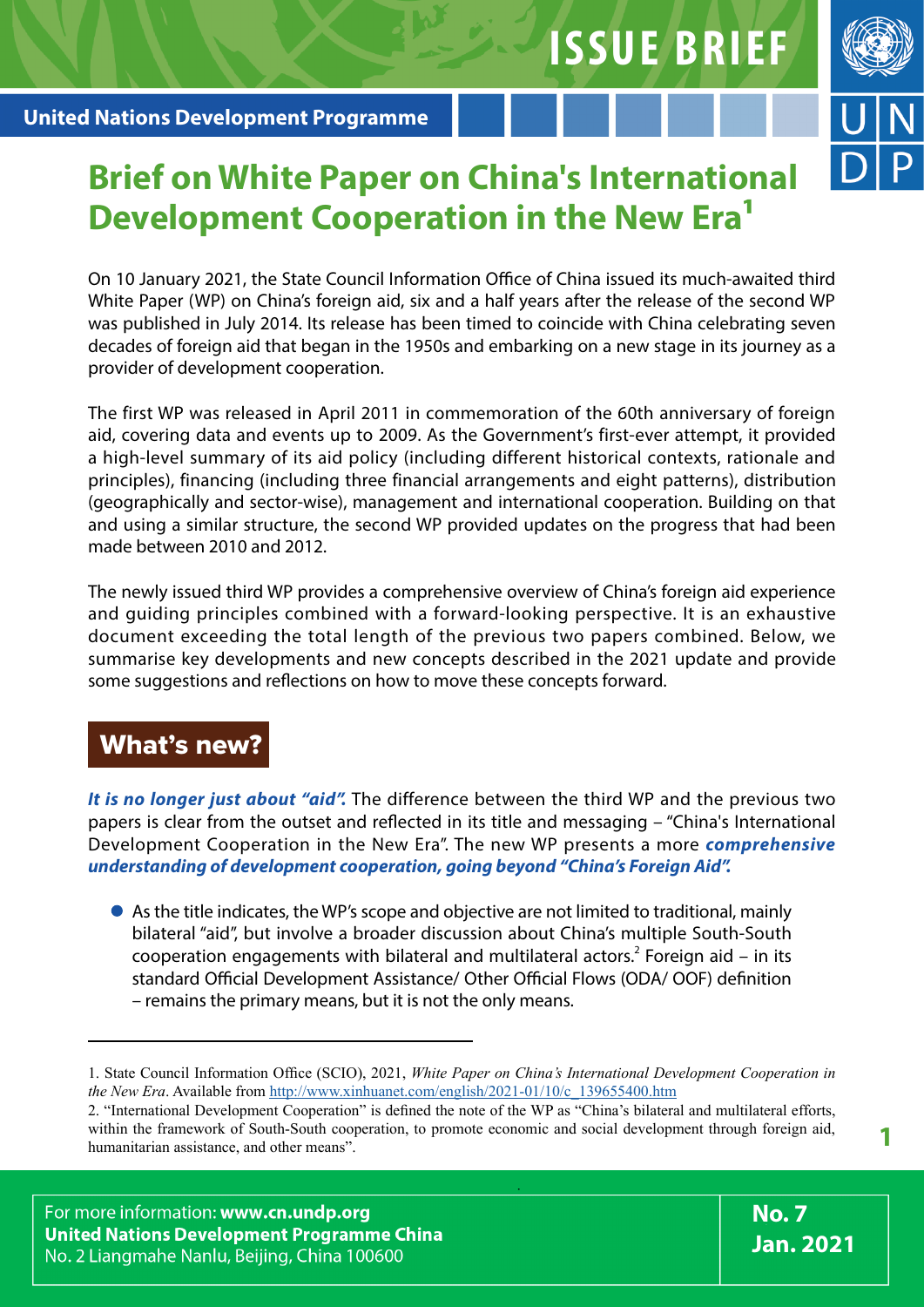The reference to "in the new era" specifies a new direction, which began with the 18th National Congress of the Communist Party of China in 2012. The WP takes stock of the recent evolution of China's engagements in international development cooperation and reflects on the linkages of these engagements with China's overseas development priorities, as well as the development priorities of partner countries, and bilateral and multilateral development actors.

*It involves a broadened scope captured in the concept of "grand foreign aid" ("da yuan wai").* 

In addition to the extensive elaboration on recent, concrete achievements, the WP also provides the basis for the strategic framework of Chinese overseas engagement, describing the cultural and philosophical background, as well as the overarching approach and principles.

- The 2021 paper explicitly articulates the strategic priorities of China's international development cooperation engagements (pp.6-7):
	- *Mission:* "promoting a global community of shared future"
	- *Underlying guideline:* "pursuing the greater good and shared interests, with higher priority given the former"
	- *Focus:* South-South cooperation
	- *Major platform:* Belt and Road Initiative (BRI)
	- *Goal:* "helping other developing countries to pursue the UN 2030 Agenda for Sustainable Development".
- The linkage between overseas development engagements and the BRI is repeatedly underlined and exemplified. According to the WP, the former creates "space and opportunities" (p.20) for implementation by the latter in five dimensions (i.e. policy, infrastructure, trade, financing and people-to-people exchanges).

*International elements have been brought in.* While Chinese characteristics are still dominant (aid modalities and relevant statistics are the same as the previous two WPs), *international concepts and frameworks have been integrated into crafting and presenting overseas development engagements.* This is based on the experiences and lessons learned during China's seven decades of interaction with both the Global South and Global North. *For the first time, China's foreign aid has been partially framed in a non-Chinese framework*. Here, we highlight three examples:

- The 2030 Agenda for Sustainable Development is mentioned 16 times, recognizing it as an important vision guiding China's contribution to partner countries. There is a specific section that provides a rationale for how China's recent aid engagements contribute to the implementation of the 2030 Agenda, across eight thematic areas that echo many of the 17 SDGs including poverty reduction, food security, health, education, gender equality, infrastructure, sustainable and innovation-driven economic growth and environmental protection.
- The sections regarding humanitarian assistance (including the COVID-19 response) and "supporting the endogenous growth of developing countries"(pp.38-40) also echo themes that are central to international development cooperation. These include people-centered engagement, gender equality, focus on the most vulnerable,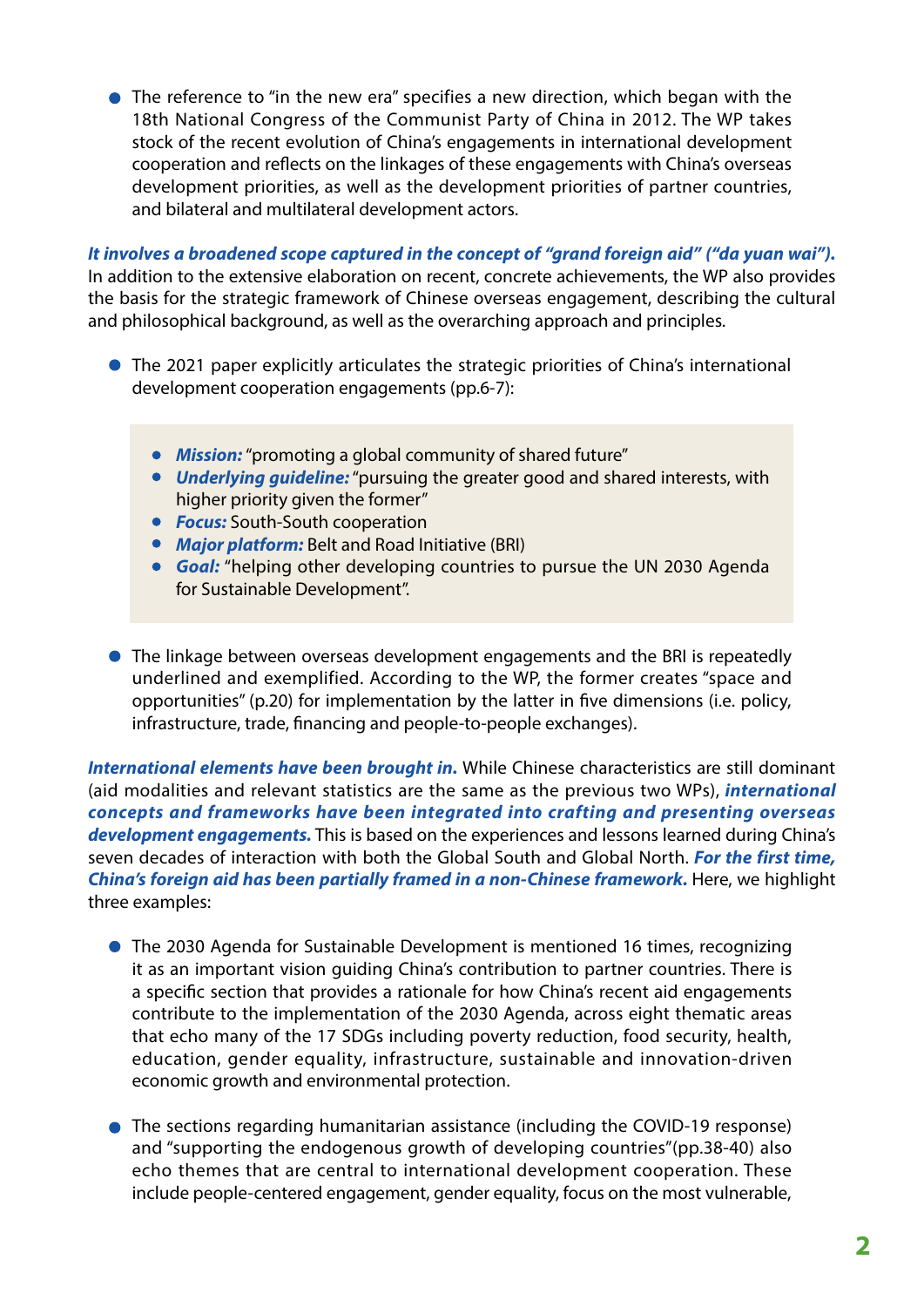and enhancement of local capacity through improving governance and promoting technological progress, with an emphasis on a demand-driven approach.

Global partnership, as defined by the 2030 Agenda, is mentioned as an entry-point for China's international exchanges and tripartite cooperation. The new WP appears to imply an increased willingness of Chinese aid strategists and policy makers to align China's international development engagements with internationally recognised frameworks and global practices.

*The categorization of what constitutes foreign aid has been evolving.* Since the 1990s, China's foreign aid has been based on three financing modalities (grants, interest-free loans, and concessional loans) and eight patterns (the top three are complete turn-key projects, technical assistance, goods and materials), as explained in the previous two WPs.

One of the new aspects of the third WP is the *explicit inclusion of the South-South Cooperation Assistance Fund (SSCAF) as an emerging and innovative Chinese aid modality,* with poverty reduction, agricultural development and food security at its core.

*Figure 1. SSCAF*



Source: SCIO (2021)

2013 to 2018 aid figures are published for the first time. Total foreign aid assistance amounted to a cumulative 270.2 billion RMB over this period. The WP provides visual breakdowns and details by categories including financing, recipient country groups (focus on LDCs), regional distribution (focus on Africa and then Asia), and by sectors using the same approach as in the previous two WPs.

- Concessional loans account for the largest share of foreign aid, at 48.5% of the total, down from 55.7% in 2010-2012.
- Grants increased to 47.3% of total aid in 2013-2018, up from 36.2% in 2010- 2012.
- Complete turn-key projects are likely to continue to account for the lion's share of grants, with an emphasis on infrastructure and agriculture.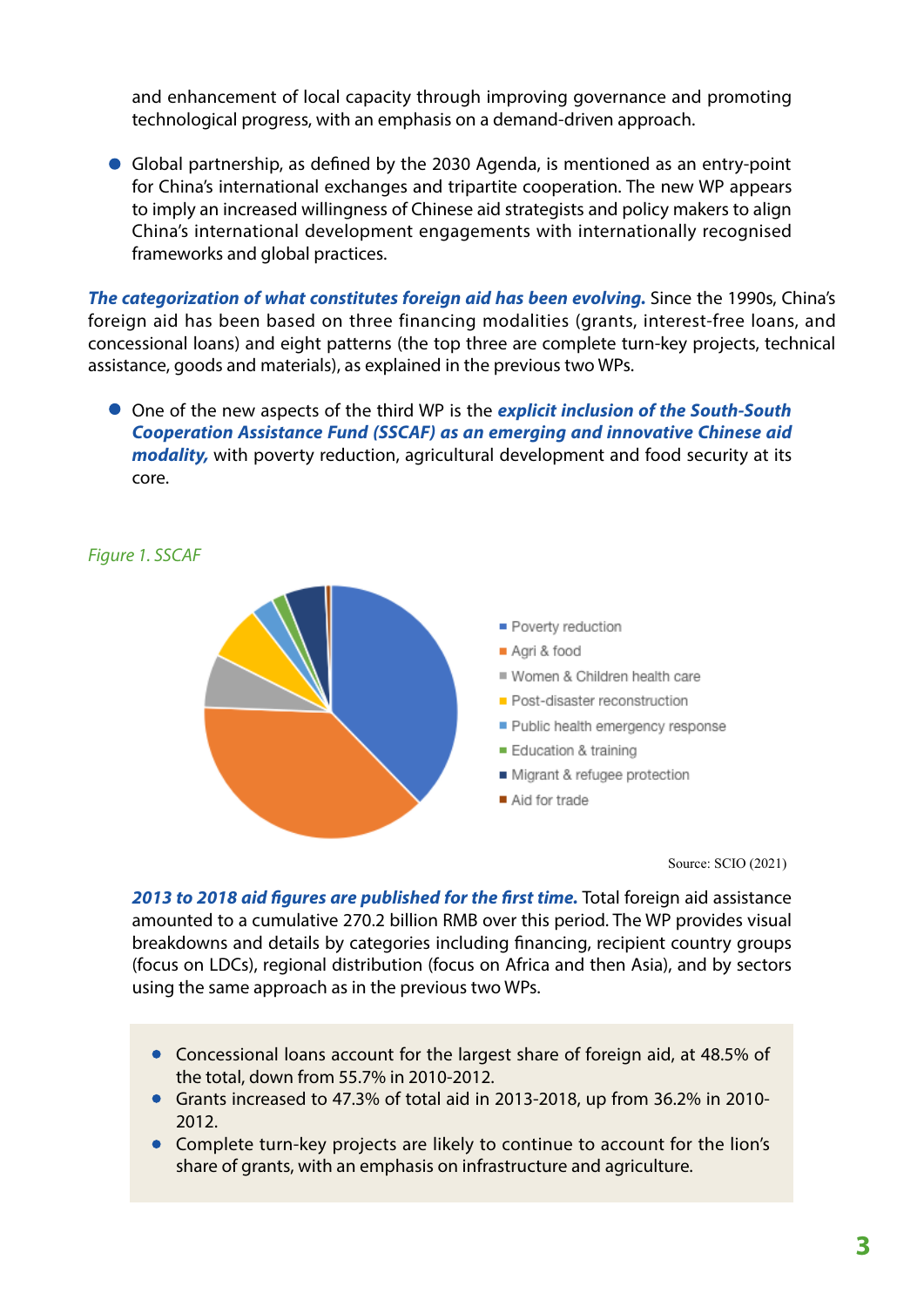#### *Figure 2. Complete projects by sector (% of total)*



*Figure 3. Foreign aid by geographical distribution (% of total)*



*Figure 4. Foreign aid by type (% of total)* 



Source for Figures 2-4: SCIO (2021); SCIO (2011), *White Paper on China's Foreign Aid*, available from: [http://](http://english.www.gov.cn/archive/white_paper/2014/09/09/content_281474986284620.htm) [english.www.gov.cn/archive/white\\_paper/2014/09/09/content\\_281474986284620.htm;](http://english.www.gov.cn/archive/white_paper/2014/09/09/content_281474986284620.htm) SCIO (2014), *White Paper on China's Foreign Aid*, available from: [http://english.www.gov.cn/archive/white\\_paper/2014/08/23/](http://english.www.gov.cn/archive/white_paper/2014/08/23/content_281474982986592.htm) [content\\_281474982986592.htm](http://english.www.gov.cn/archive/white_paper/2014/08/23/content_281474982986592.htm)

#### *Figure 5. Net disbursement of China's foreign aid (RMB billion)*



Source: SCIO (2014 and 2021); JICA (2020), Estimating China's Foreign Aid: 2019-2020 Preliminary Figures, available from: [https://www.jica.go.jp/jica-ri/publication/other/l75nbg000019o0pq-att/Estimating\\_Chinas\\_Foreign\\_](https://www.jica.go.jp/jica-ri/publication/other/l75nbg000019o0pq-att/Estimating_Chinas_Foreign_Aid_2019-2020.pdf) [Aid\\_2019-2020.pdf](https://www.jica.go.jp/jica-ri/publication/other/l75nbg000019o0pq-att/Estimating_Chinas_Foreign_Aid_2019-2020.pdf)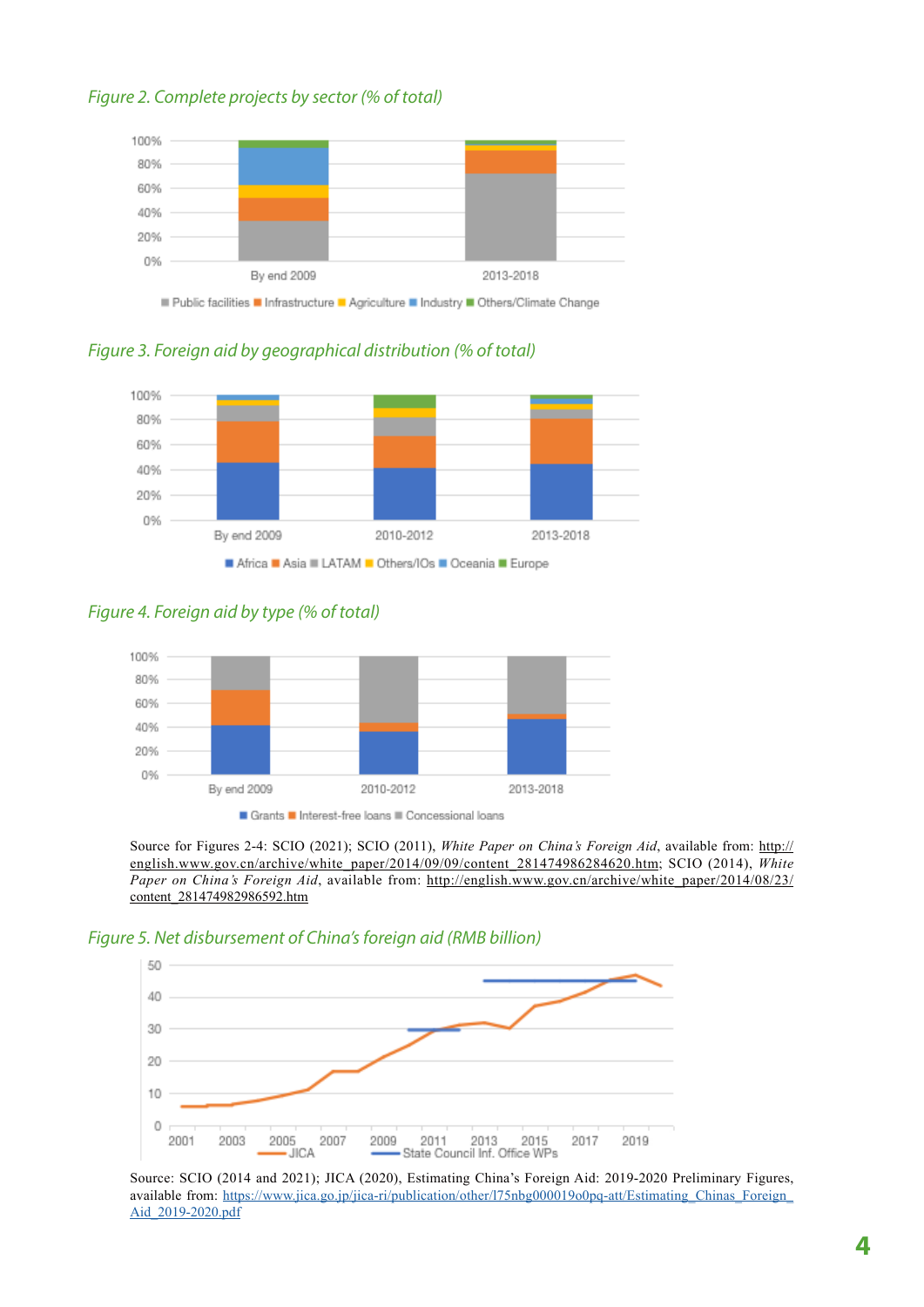The WP also introduces a *new modality called "locally constructed projects",<sup>3</sup>* where China provides funds and technical assistance, while the partner country is responsible for the rest. This modality was introduced during the 2014-2015 China aid management reform as a pilot to complement the "turn-key" model that has dominated international cooperation by Chinese actors for a long time.

*The White Paper calls for strengthened global partnerships, international cooperation and tripartite cooperation, stressing its openness to actively engage with bilateral and multilateral development partners.* The role of multilateral and trilateral cooperation is emphasised in this WP considerably more than in the previous two, as is the role of and China's engagement with actors such as the UN. Notably, a series of approaches building on past interactions are highlighted, which will set the foundation for future engagements including:

- China's participation in international conferences and dialogues,
- project-level cooperation with international organisations and INGOs on South-South cooperation such as under SSCAF,
- tripartite cooperation with traditional donors/INGOs and developing countries,
- increasing financial contribution to international organisations as well as co-financing with financial institutions.

China pledges to increase "the supply of global public goods, channel more resources to developing countries to support their sustainable economic and social development" (p.47).

### Points for further reflection

Considering the recent evolution of China's development cooperation, the new WP is an important step to clarify China's position and policy direction on international development cooperation. The 14th Five-Year Plan provides an opportunity to translate the concepts reflected into policy frameworks. Below are a few reflections and recommendations in relation to some of the key elements articulated in the WP:

*Governance structure:* Given the wider scope, diversified modalities and new sectoral coverage of China's engagements, the current inter-ministerial coordination mechanism<sup>4</sup> is likely to require expansion to new ministries and departments. This calls for enhanced efforts to speak with a unified voice and facilitate concerted action in formulating new policies and identifying projects and initiatives. To do so, higher-level guidance and support may be required. Moreover, China International Development Cooperation Agency (CIDCA), the consolidated new aid agency established in March 2018, may need to be strengthened to play its designated central coordination role

<sup>3</sup>. "shou yuan fang zi jian", as defined in the Chinese version of the 2021 White Paper. Available from [http://www.scio.](http://www.scio.gov.cn/zfbps/32832/Document/1696685/1696685.htm) [gov.cn/zfbps/32832/Document/1696685/1696685.htm](http://www.scio.gov.cn/zfbps/32832/Document/1696685/1696685.htm)

<sup>4.</sup> For more details refer to *Brief on the Governance System of China's Foreign Assistance*, UNDP China, September 2019, available from [https://www.cn.undp.org/content/china/en/home/library/south-south-cooperation/issue-brief--](https://www.cn.undp.org/content/china/en/home/library/south-south-cooperation/issue-brief---governance-system-of-china-s-foreign-assistance.html) [governance-system-of-china-s-foreign-assistance.html](https://www.cn.undp.org/content/china/en/home/library/south-south-cooperation/issue-brief---governance-system-of-china-s-foreign-assistance.html)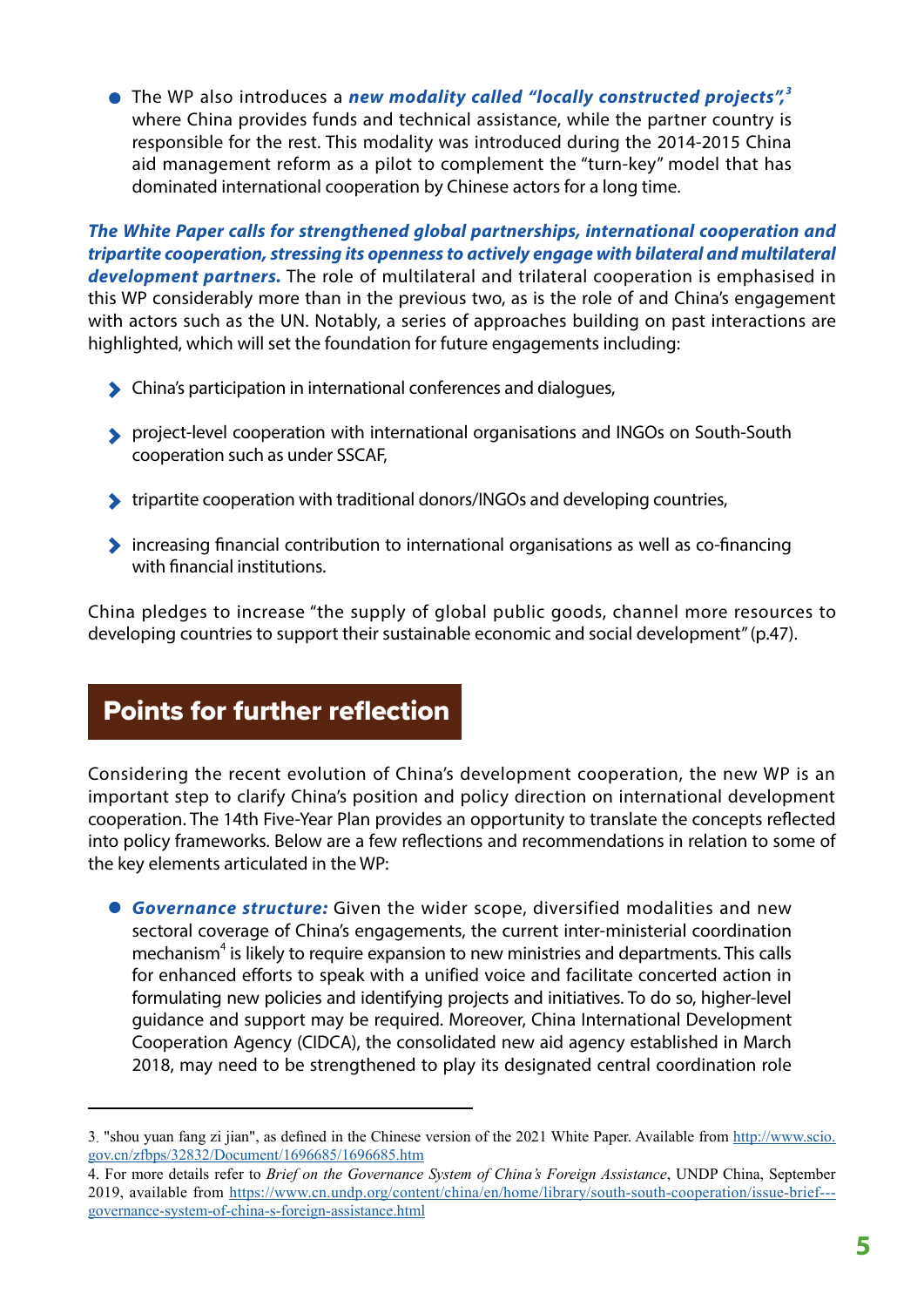in taking forward the ideas of the WP in designing concrete regional and sectoral aid strategies for the mid- and long-term that are country-specific.

- *Development effectiveness, accountability and transparency:* Terms such as "development effectiveness" and "aid transparency", or reference to international norms and best practices are not explicitly mentioned. The identification and development of concrete tools to enhance the quality, effectiveness, transparency and predictability of development cooperation and aid flows are key and the paper identifies some relevant steps in that direction. Effectiveness is articulated in the context of increasing the "quality and effectiveness of cooperation" (p.9) in response to new, evolving domestic and international trends. Agreeing on harmonized modalities, norms and standards for South-South and overall development cooperation efforts would enhance development cooperation results. A "modern statistical information system" is being announced in the WP (p.49), although no details are provided. An integrated information management system for regular data collection and dissemination, leveraging technological innovation would be critical to enhance information flows, communication and transparency for and between development cooperation providers and should be considered. A clearer set of definitions in tracking different categories of flows would also be helpful especially as the inclusion of various other cooperation mechanisms transcends the line between aid and other forms of development and economic cooperation.
- **Project management:** Legislative regulations and measures, critical for China's aid implementation, are evolving and are now in the process of being revised to adapt to the new circumstances and changing context. The WP highlights a few entry points for more detailed regulations across the entire project cycle to "optimize management... and enhance the quality of international development cooperation" (p.47). These include:
	- new administrative measures on complete turn-key projects, goods and materials as well as technical assistance. $5$
	- **•** SSCAF projects and tripartite cooperation processes' quidelines,
	- project identification and planning optimisation (e.g. feasibility studies, emphasis on environment impact assessment, pipeline management),
	- ex-post maintenance to ensure project sustainability,
	- the scale-up of "locally constructed projects",
	- strengthened monitoring and evaluation (e.g. establishing a monitoring system including benchmarks and indicators, enhancing statistical reporting taking international practices into consideration).

In this context, it would be beneficial for China to systematically draw upon international experience and best practices, including through involving international development partners in the country. There is also an opportunity to incorporate digital solutions to modernize its development aid management using technology – a field in which China has significant capacity.

<sup>5.</sup> CIDCA posted a new series of Draft Administrative Measures on China-aid projects online for public consultation in November 2020.